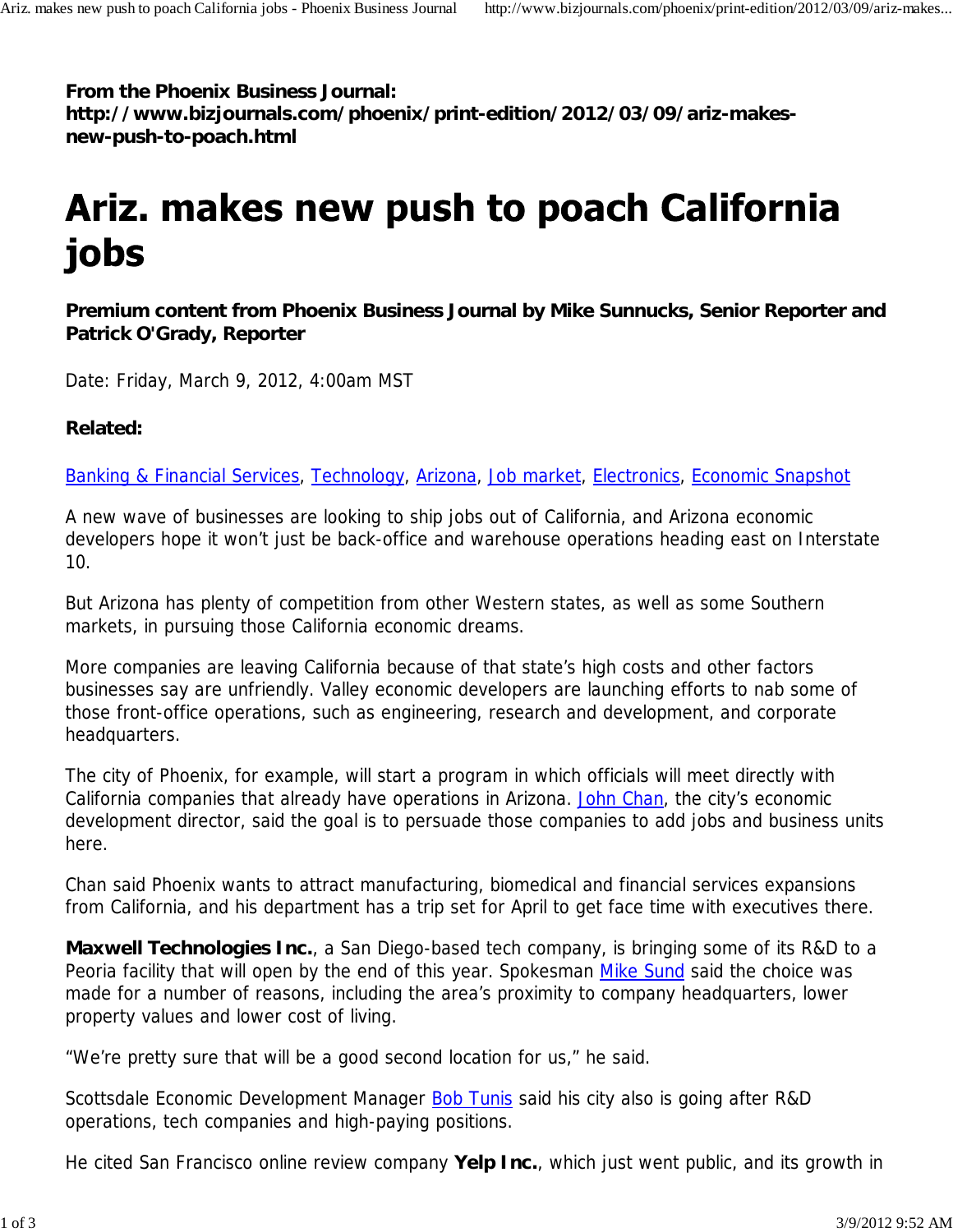Old Town Scottsdale. Yelp started with 200 sales, service, marketing and Internet technology workers and is increasing that number to 500.

**The Arizona Commerce Authority** has placed a business recruiter in California and plans to open offices in Southern California and the San Francisco Bay Area within a few months. ACA's goal is not only to recruit businesses here, but also to help Arizona companies establish new footprints there, said ACA Chief Operating Officer Sandra Watson.

In the East Valley, where Santa Clara, Calif.-based **Intel Corp.** has fabrication plants, Mesa Business Development Man-

ager Jaye O'Donnell foresees more high-tech manufacturing shifting from California to Arizona.

## **Re-evaluating locales**

California's ongoing budget problems have sparked an examination of that state's tax credits and policies related to business.

Legislative actions, court rulings and market conditions have resulted in the dissolution of Tax Increment Financing districts throughout California. Tax revenue created within those districts was funneled back into the same geographic areas to pay for infrastructure and construction projects related to redevelopment and economic development.

Ruben Barrales, CEO of the San Diego Regional Chamber of Commerce, said environmental regulations, zoning and taxes make it tough for California companies to grow there. He isn't worried about large companies moving out, but he is concerned about them expanding elsewhere.

Barrales said California's status as the world's ninth-largest economy and its population of nearly 38 million make it an economic marketplace where many businesses must have a presence. By comparison, Arizona has the 61st-largest economy and a population of 6.5 million.

A new batch of labor-related lawsuits and union actions also are hurting California businesses with industrial, distribution and warehouse operations.

John Boyd Jr., president of the **Boyd Co.**, a site selection firm based in New Jersey, said Riverside, Calif., is home to some big distribution operations for companies such as **Apple Inc.** and **Polo Ralph Lauren**, and legal actions brought by labor unions could prompt relocations to Arizona or other states with right-to-work laws.

Maricopa and Pinal counties long have attracted distribution and warehouse operations from California.

## **Competition heating up**

Nevada also is in the hunt for back-office and distribution jobs out of California, said Mike Hillis, principal for Cushman & Wakefield Commerce Solutions in Las Vegas.

Hillis said Phoenix has a larger inventory of industrial space available than Las Vegas, but Nevada has no income taxes for businesses or individuals. He also said Vegas can have other advantages for back-office and trucking operations because there is a minimal wage differential for graveyard